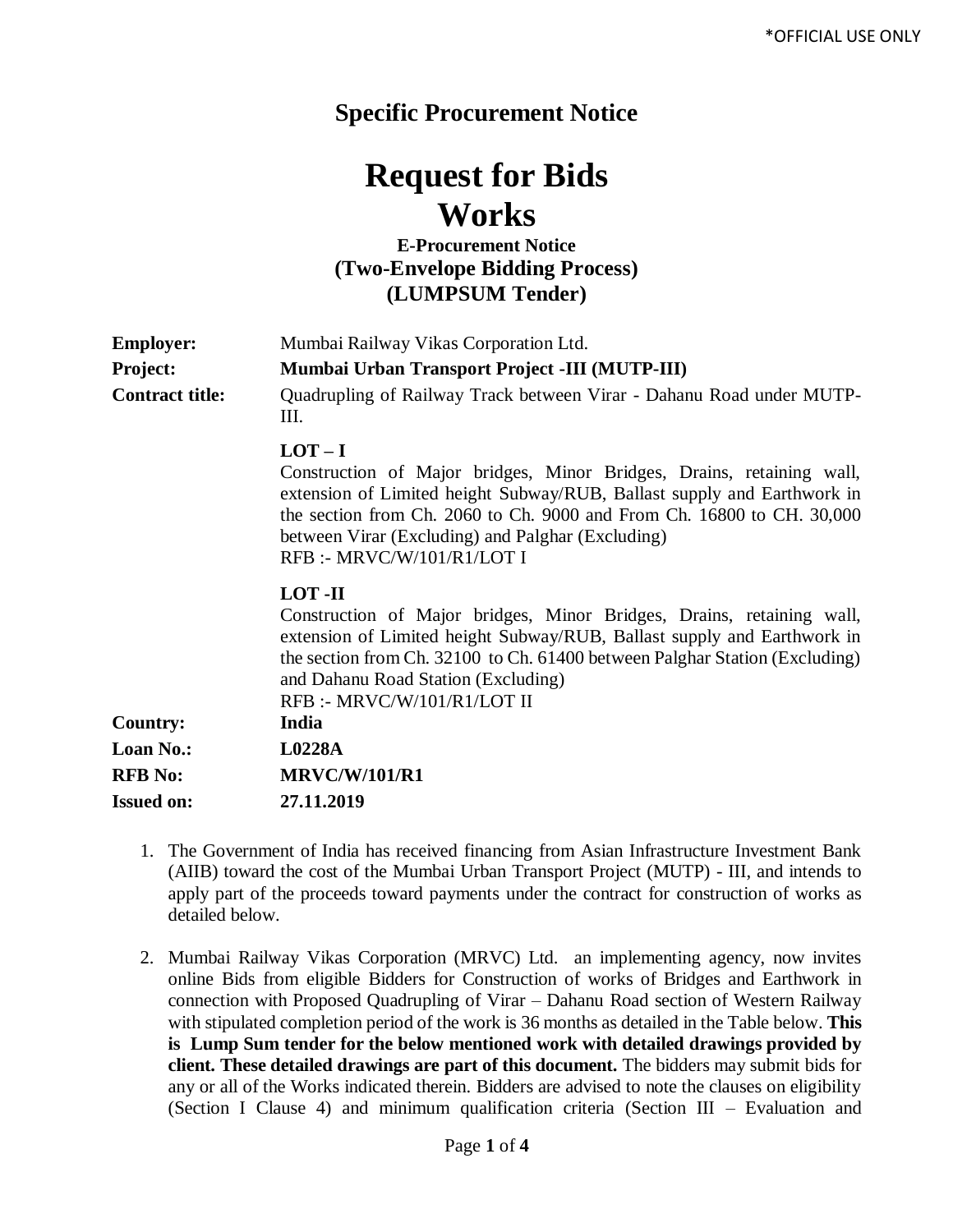Qualification Criteria), to qualify for the award of the contract. In addition, please refer to paragraphs 4.4 of the "Interim Operational Directive on Procurement Instructions for Recipients " setting forth Asian Infrastructure Investment Bank's policy on conflict of interest.

- 3. Bidding will be conducted through International Open Competitive Tender (IoCT) using Request for Bids (RFB) as specified in the Asian Infrastructure Investment Bank's "Procurement Policy of January 2016 " and Interim Operational Directive on Procurement Instructions for Recipients", June 2016, and is open to all eligible Bidders.
- 4. Interested eligible Bidders may obtain further information from Mr. Sunil Maske, Chief Project Manager-II, Mumbai Railway Vikas Corporation Ltd. (E-mail :- [cpmii@mrvc.gov.in](mailto:cpmii@mrvc.gov.in)) and inspect the Bidding document during office hours from 1000 to 1700 hrs. at the address given below*.*
- 5. The Bidding document in English is available online on [https://eprocure.gov.in](https://eprocure.gov.in/) from 29.11.2019 to 26.01.2020 for a nonrefundable fee as indicated in the table below. The method of payment will be demand draft/ cashier's check/ certified check payable at Mumbai in favour of "Mumbai Railway Vikas Corporation Ltd." or direct deposit to MRVC Bank account number as mentioned below the Table-A. Payment documents are to be submitted as per the procedure described in paragraph 9 below. Bidders will be required to register in the website. The bidders would be responsible for ensuring that any addenda available on the website is also downloaded and incorporated*.* Bid document is also available for information on official website of MRVC www.mrvc.indianrailways.gov.in. However bidder has to submit the offer only on eprocurement website [https://eprocure.gov.in.](https://eprocure.gov.in/)
- 6. For submission of the bids, the bidder is required to have Digital Signature Certificate (DSC) from one of the Certifying Authorities (CAs), authorized by Government of India for issuing DSC. Bidders can see the list of licensed CAs from the link [\(www.cca.gov.in\)](http://www.cca.gov.in/). Aspiring bidders who have not obtained the user ID and password for participating in e-procurement in this Project, may obtain the same from the website: [https://eprocure.gov.in.](https://eprocure.gov.in/)
- 7. Bids comprise two Parts, namely the Technical Part and the Financial Part, and both parts must be simultaneously submitted online on [https://eprocure.gov.in](https://eprocure.gov.in/) (website) on or before 27.01.2020 upto 15.00 Hrs. Any bid or modifications to bid (including discount) received outside e-procurement system will not be considered. The electronic bidding system would not allow any late submission of bids. The "TECHNICAL PART" of the Bids will be publicly opened online on the same day in the presence of the Bidders' designated representatives and anyone who chooses to attend at the address below at 15.30 hours*,* and this could also be viewed by the bidders online. The "FINANCIAL PART" shall remain unopened in the e-procurement system until the second public Bid opening for the financial part. If the office happens to be closed on the date of opening of the bids as specified, the bids will be opened on the next working day at the same time and venue.
- 8. All Bids must be accompanied by a Bid Security of the amount specified for the Work in the table below, drawn in favour of" Mumbai Railway Vikas Corporation Ltd." Bid security will have to be in any one of the forms as specified in the bidding document and shall have to be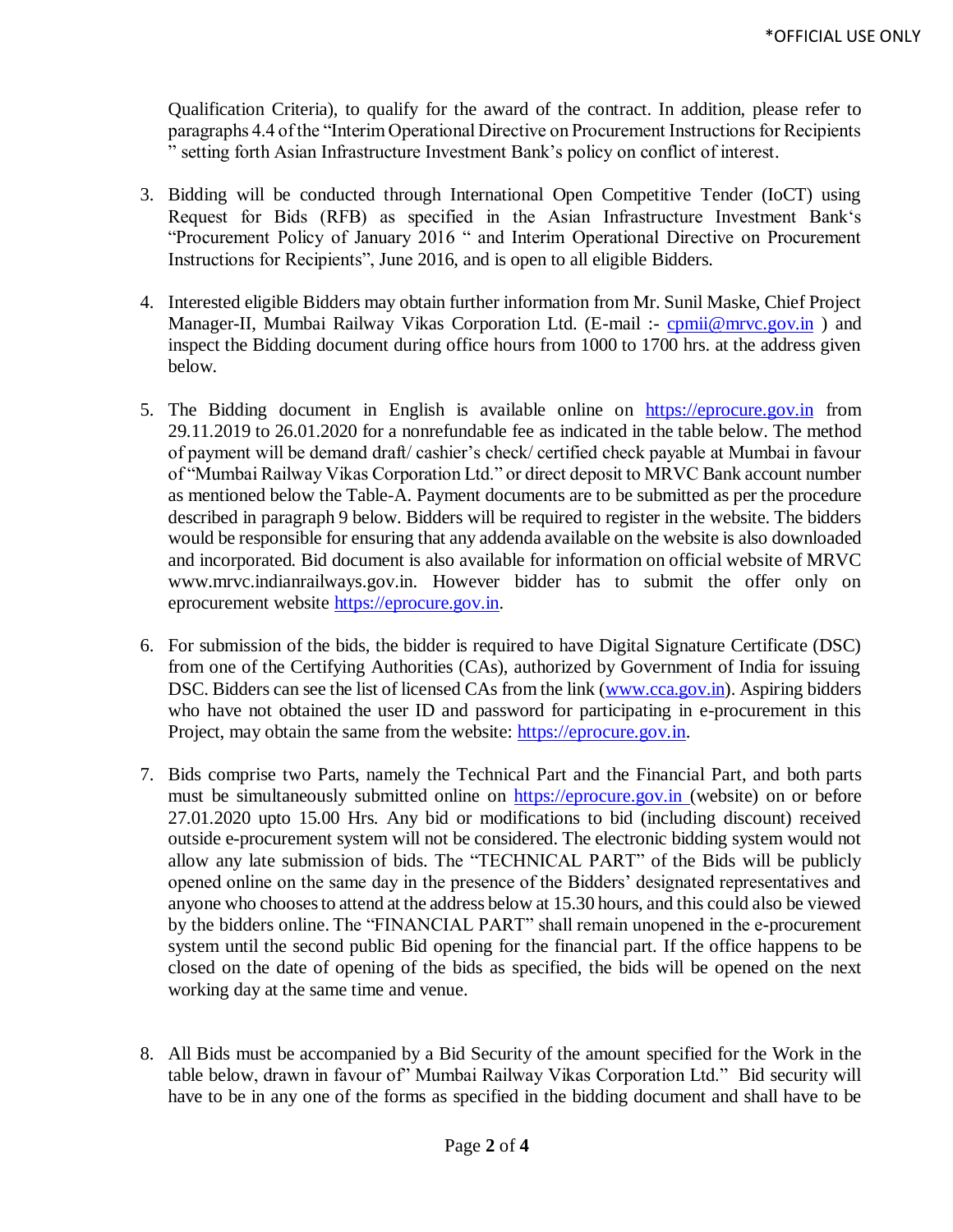valid for 45 days beyond the validity of the bid. (The original bid security documents in approved form shall be submitted as per the procedure described in paragraph 9 below).

- 9. The bidders are required to submit (a) original payment documents towards the cost of bidding document and registration on e-procurement website (if applicable); (b) original bid security in approved form; and (c) original affidavit regarding correctness of information furnished with bidding document, with Chief Project manager -II, Mumbai Railway Vikas Corporation Ltd., Second Floor, Churchgate Railway Station Building, Mumbai – 400 020 before the Bid submission deadline given above, either by registered post/speed post/courier or by hand in sealed cover, failing which such bids will be declared non-responsive, and will not be opened. The employer, MRVC is not responsible for any delay in submission of the original document. Ensuring that these documents reach the concerned MRVC official in time is sole reponsibility of the bidder.
- 10. A pre-bid meeting will be held on 11.12.2019 at 11.00 hrs. at the office of Mumbai Railway Vikas Corporation Ltd., Second Floor, Churchgate Railway Station Building, Mumbai – 400 020 to clarify the issues and to answer questions on any matter that may be raised at that stage as stated in ITB Clause 7.4 of 'Instructions to Bidders' of the bidding document. Bidders are advised to download the bidding document prior to the pre-bid meeting in order for bidders to have a good understanding of the scope of the requirements under this contract for discussion and clarification at the pre-bid meeting.
- 11. Bidders may bid on any bid or combination of bids of their choice and are invited to offer discounts in case they are awarded more than one bid. To be eligible for an award of contract for more than one bid, the bidder is required to meet the sum of the qualification requirement for these bids. Discount to be offered if any, shall be mentioned in the in the last sheet named as "Discount" in the xls. file of bill of quantities (BOQ)/Activity Schedule to be uploaded in financial cover.
- 12. Other details can be seen in the bidding document. The Employer shall not be held liable for any delays due to system failure beyond its control. Even though the system will attempt to notify the bidders of any bid updates, the Employer shall not be liable for any information not received by the bidder. It is the bidders' responsibility to verify the website for the latest information related to this bid.
- 13. The scope of bid includes 2 separate lots as mentioned in below table under Para 14. In the Eprocure web sit[e https://eprocure.gov.in,](https://eprocure.gov.in/) there is no option for indicating separate bid document cost and bid security for each lot separately. Therefore, cost of the bid document mentioned on e-procurement portal is Rs. 10,000/-, which is for one lot only. If, a bidder participating in both the lots, they have to submit cost of bid documents accordingly i.e. Rs. 10,000/- per lot. Similarly, Earnest Money Deposit /Bid security mentioned on e-procurement portal is of lowest amount of bid security amongst 2 lots i.e. for LOT- II. If, a bidder participating in both the lots, they have to submit Bid Security accordingly for both the lots as per amount mentioned against each lot in the table below. Please refer ITB clause 14 & 19 for more details.
- 14. The address(es) referred to above is (are):

Shri Sunil N. Maske,